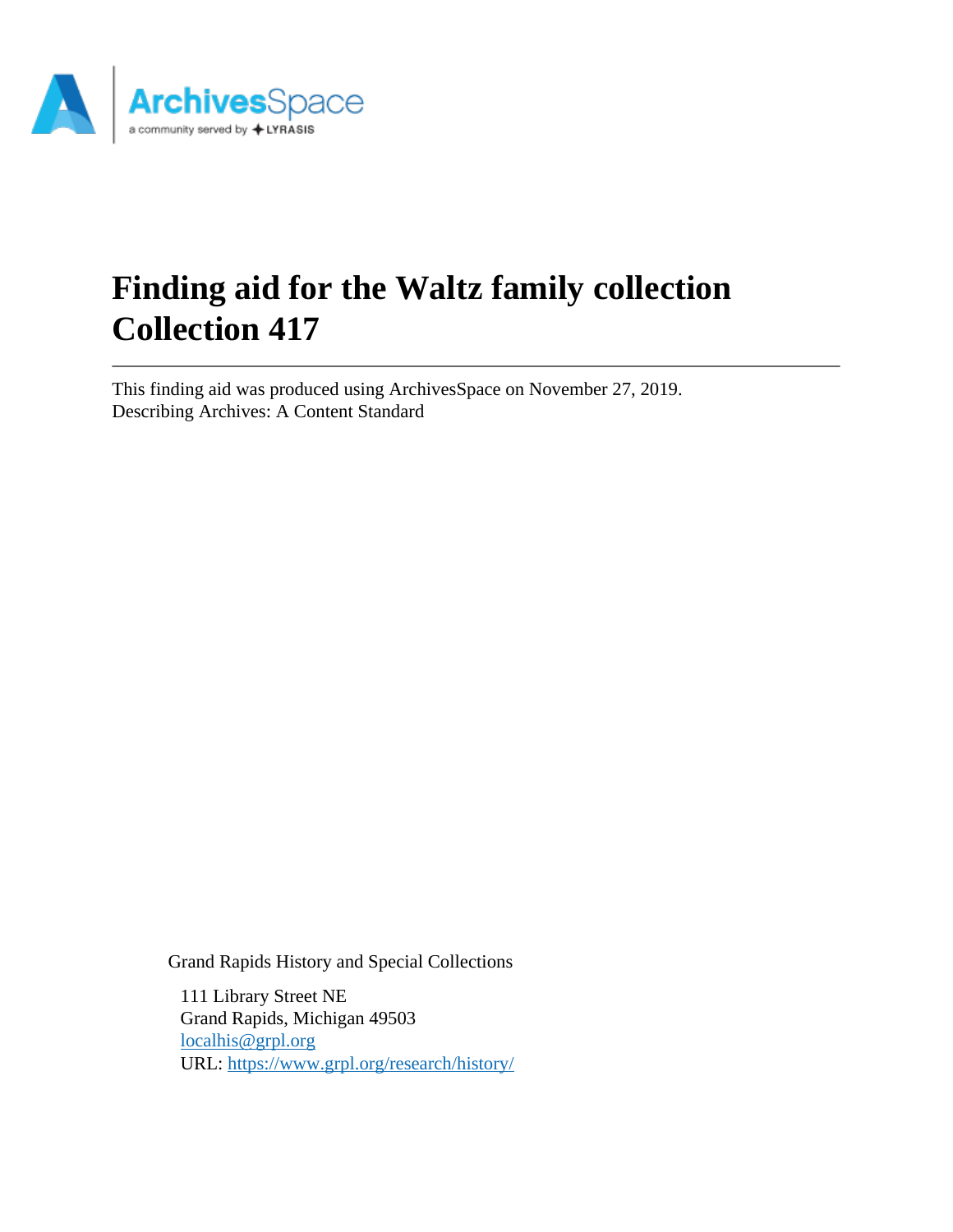## <span id="page-1-0"></span>**Table of Contents**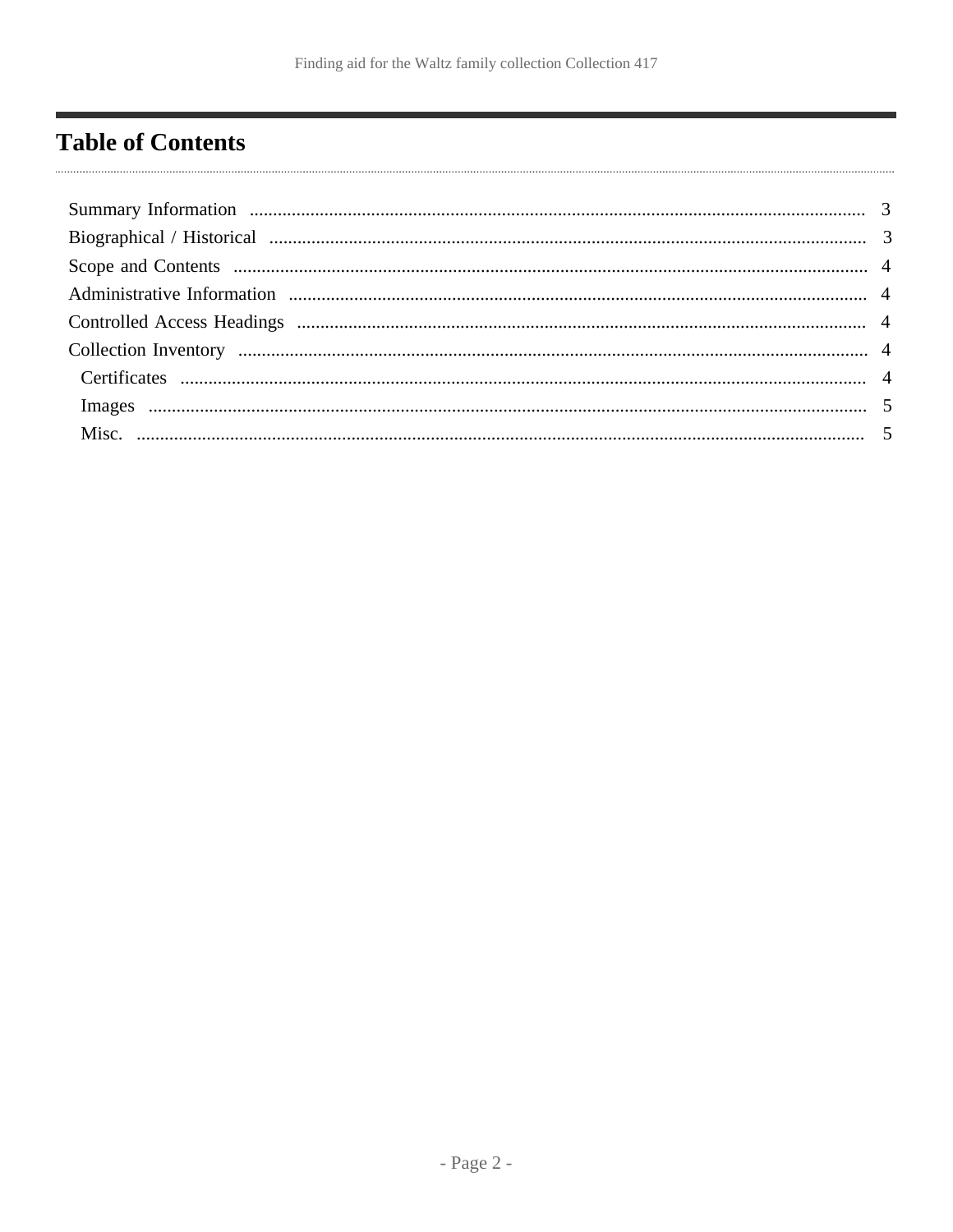## <span id="page-2-0"></span>**Summary Information**

| <b>Repository:</b>                                               | Grand Rapids History and Special Collections                                                                                                                                                                                                                                                                                                                                                                                                    |
|------------------------------------------------------------------|-------------------------------------------------------------------------------------------------------------------------------------------------------------------------------------------------------------------------------------------------------------------------------------------------------------------------------------------------------------------------------------------------------------------------------------------------|
| <b>Title:</b>                                                    | <b>Waltz Family Collection</b>                                                                                                                                                                                                                                                                                                                                                                                                                  |
| ID:                                                              | Collection 417                                                                                                                                                                                                                                                                                                                                                                                                                                  |
| <b>ID</b> [Archivists]<br><b>Toolkit</b><br>Database::RESOURCE]: | 599                                                                                                                                                                                                                                                                                                                                                                                                                                             |
| Date [inclusive]:                                                | 1890-1931                                                                                                                                                                                                                                                                                                                                                                                                                                       |
| <b>Physical Description:</b>                                     | 3.5 Linear Feet                                                                                                                                                                                                                                                                                                                                                                                                                                 |
| Language of the<br><b>Material:</b>                              | English                                                                                                                                                                                                                                                                                                                                                                                                                                         |
| Abstract:                                                        | Andrew Waltz was born in Grand Rapids, Michigan in 1869 to Paul<br>and Mary Waltz of Wurtenburg, Germany. In 1890 he married Louise<br>Balbach, who was born in Michigan in 1871, and whose parents were<br>also from Germany. Together they had six children; Albert, Berandine<br>(m. Earl Gasar), Carl, Caroline, Dorothy, and Mildred. This collection<br>primarily consists of family potraits and snapshots and most are<br>unidentified. |

**^** [Return to Table of Contents](#page-1-0)

. . . . . . . . . . . . . . . .

## <span id="page-2-1"></span>**Biographical / Historical**

Andrew Waltz was born in Grand Rapids, Michigan in 1869 to Paul and Mary Waltz of Wurtenburg, Germany. In 1890 he married Louise Balbach, who was born in Michigan in 1871, and whose parents were also from Germany.

Together they had six children; Albert, Berandine (m. Earl Gasar), Carl, Caroline, Dorothy, and Mildred and lived at 449 Ionia Ave NW.

Andrew and his brother, Fred, owned Waltz Bros., saloon at 12 Cresent.

**^** [Return to Table of Contents](#page-1-0)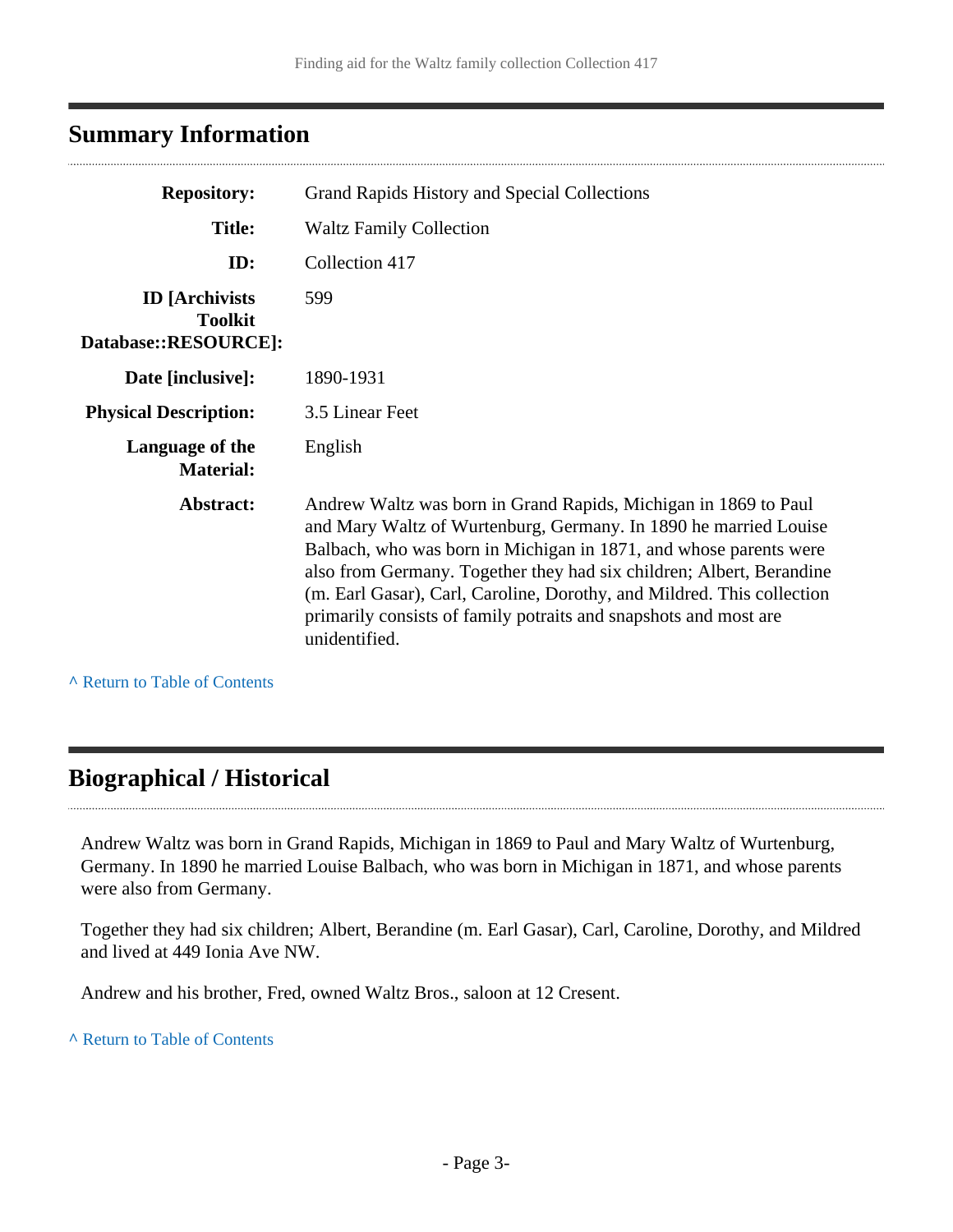## <span id="page-3-0"></span>**Scope and Contents**

This collection is made up of primarily family photographs; an album, snapshots and portraits. There are also several educational certificates.

**^** [Return to Table of Contents](#page-1-0)

## <span id="page-3-1"></span>**Administrative Information**

#### **Publication Statement**

Grand Rapids History and Special Collections

111 Library Street NE Grand Rapids, Michigan 49503 [localhis@grpl.org](mailto:localhis@grpl.org) URL:<https://www.grpl.org/research/history/>

#### **Immediate Source of Acquisition**

via Muskegon Community College 2014.24

**^** [Return to Table of Contents](#page-1-0)

## <span id="page-3-2"></span>**Controlled Access Headings**

- Grand Rapids (Mich.) -- History
- family papers
- German Americans -- Michigan -- Grand Rapids
- Waltz

## <span id="page-3-3"></span>**Collection Inventory**

#### <span id="page-3-4"></span>**Certificates**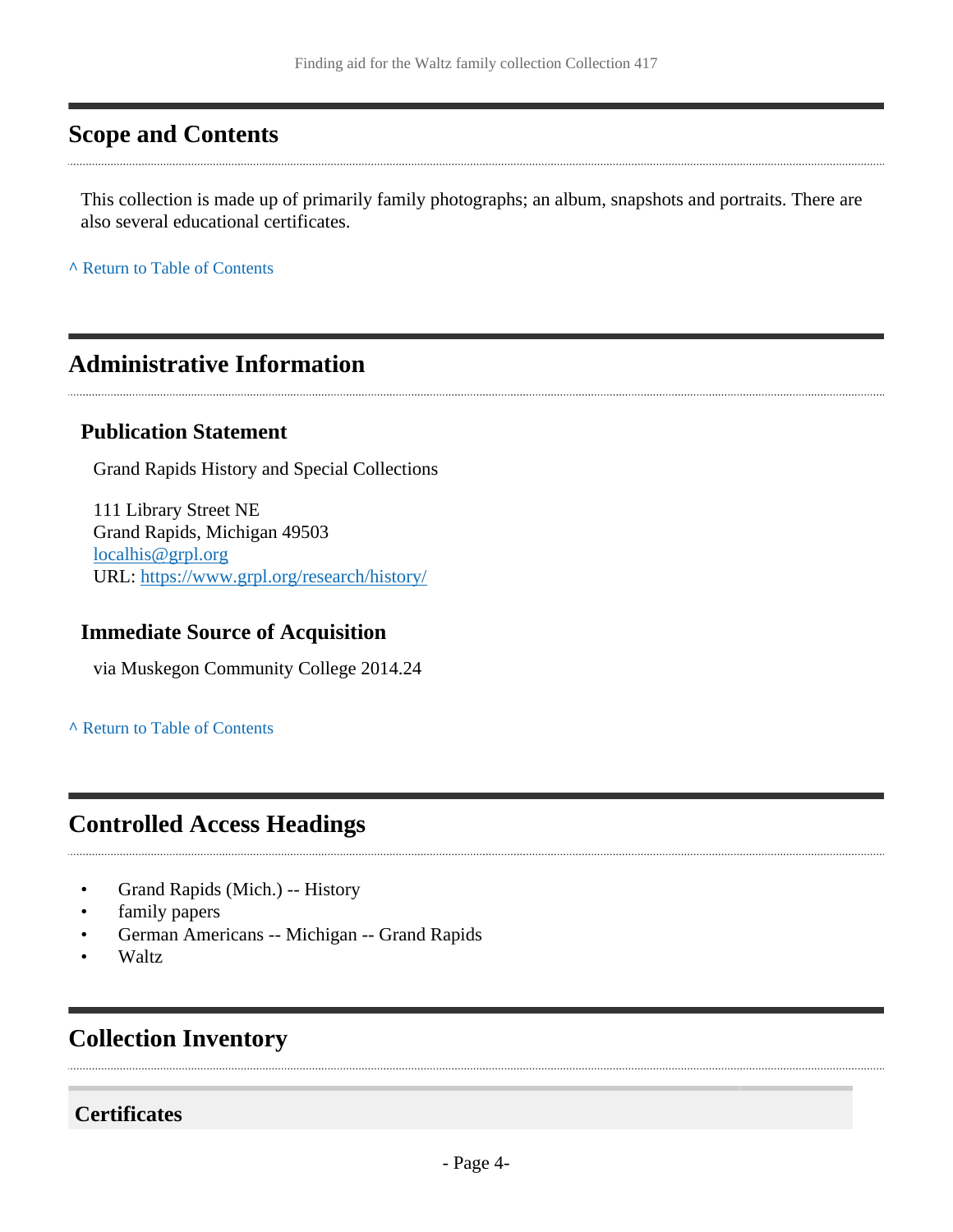| <b>Title/Description</b>                                                                | <b>Instances</b> |                     |
|-----------------------------------------------------------------------------------------|------------------|---------------------|
| Bernadine Waltz teaching certificates, 1919                                             | $Box\ 3$         | Folder 1            |
| Class of 1917 diploma wrap with ribbon                                                  | $Box\ 3$         | Folder 2            |
| Bernadine Waltz 8th grade graduation certificate, January 28,<br>1910                   | $Box\ 3$         | Folder 3            |
| Baptism certificate in German, 1894                                                     | $Box$ 3          | Folder 5            |
| <b>General</b>                                                                          |                  |                     |
| Original certificate was in deteriotating condition and was<br>copied before discarded. |                  |                     |
| Bernadine Waltz high school diploma, June 20, 1913                                      | $Box\ 3$         | Folder <sub>7</sub> |
| Merry Anne Pierce high school diploma, June 17, 1938                                    | $Box\ 3$         | Folder 8            |
| <b>Scope and Contents</b>                                                               |                  |                     |
| Relationship of this person to the Waltz family is unknown.                             |                  |                     |

#### **^** [Return to Table of Contents](#page-1-0)

## <span id="page-4-0"></span>**Images**

| <b>Title/Description</b>                                                   | <b>Instances</b> |                |
|----------------------------------------------------------------------------|------------------|----------------|
| Waltz Family Photo Album, circa 1900-1930                                  | Box 2            |                |
| Photographs from Waltz Family photo album, circa 1900-1930                 | Box 2            | folder 1       |
| Photographs from Waltz Family photo album, circa 1900-1930                 | Box 2            | folder 2       |
| Unidentified photograph of four youths and a wagon, no date                | $Box$ 3          | Folder 6       |
| Unidentified Grand Rapids studios portraits, circa 1900-1930               | Box 2            | folder 4       |
| Mildred Waltz senior class photo - Grand Rapids Central H.S.<br>1929, 1929 | Box 1            | folder 1       |
| Unidentified portraits, circa 1900-1930                                    | Box 1            | folder 5-7     |
| Unidentified photographs, circa 1900-1930                                  | Box 1            | folder $10-11$ |
|                                                                            |                  |                |

#### **^** [Return to Table of Contents](#page-1-0)

#### <span id="page-4-1"></span>**Misc.**

| <b>Title/Description</b>                                       | <b>Instances</b> |          |
|----------------------------------------------------------------|------------------|----------|
| Painting of an unidentified woman, no date                     | Box 3            | Folder 4 |
| postcard from Bernadine (Waltz) and Earle Gasar, July 25, 1927 | Box 1            | folder 1 |